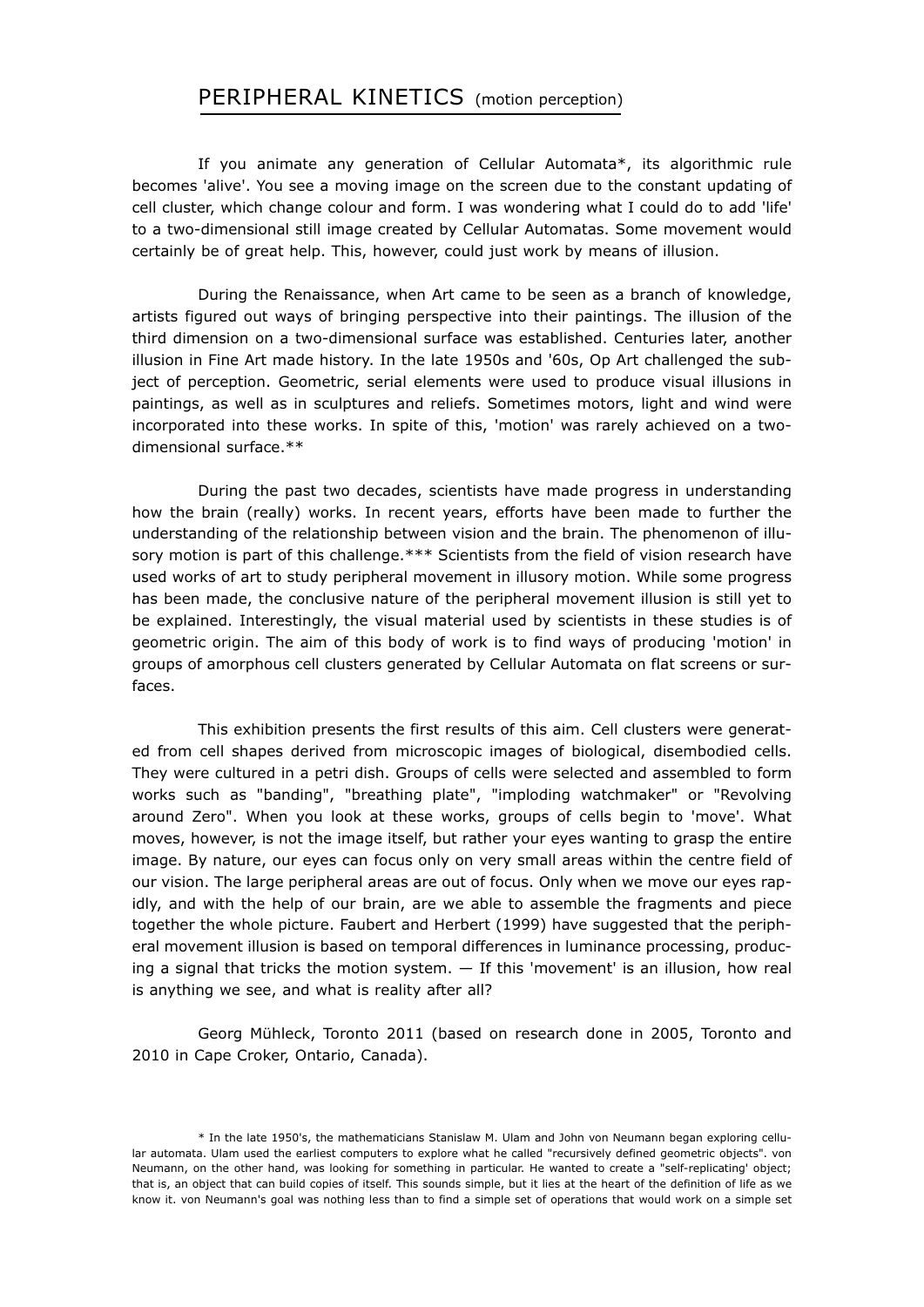of building blocks to create a 'living' organism. He reduced the problem to its most abstract elements by creating a twodimensional grid upon which a simple algorithm, or set of rules, could be applied to uniform-sized cells of various "substances". These different substances were represented by numbers, which became the "states' of the cells. The field of cellular automata has spread across nearly every discipline of science, from biology to astrophysics. (Kenneth Karakotsios and Algorithmic Arts, San Jose, California, 1990)

\*\* Some of Bridget RILEY's works do 'move', for example "Cataract 3", 1967.

\*\*\* FRASER, A., WILCOX, K. J., 1979. Perception of illusory movement. Nature, 281, 565-566.

GREGORY, R.L. and HEARD, P.F. (Bristol, UK), 1983. Visual dissociations of movement, position, and stereo depth: Some phenomenal phenomena. Quarterly Journal of Experimental Psychology 35A, 217-237.

FAUBERT, J. and HERBERT, A. (Montréal, Canada), 1999. The peripheral drift illusion: A motion illusion in the visual periphery. Perception, volume 28, pages 617-621.

ZANKER, J. and WALKER, R. (London, UK), 2004. A new look at Op art: towards a simple explanation of illusory motion. Naturwissenschaften, Volume 91, Number 4.

CONWAY, B.R. et al, (Boston, USA), 2005. Neural Basis for a Powerful Static Motion Illusion. The Journal of Neuroscience 25(23):5651–5656.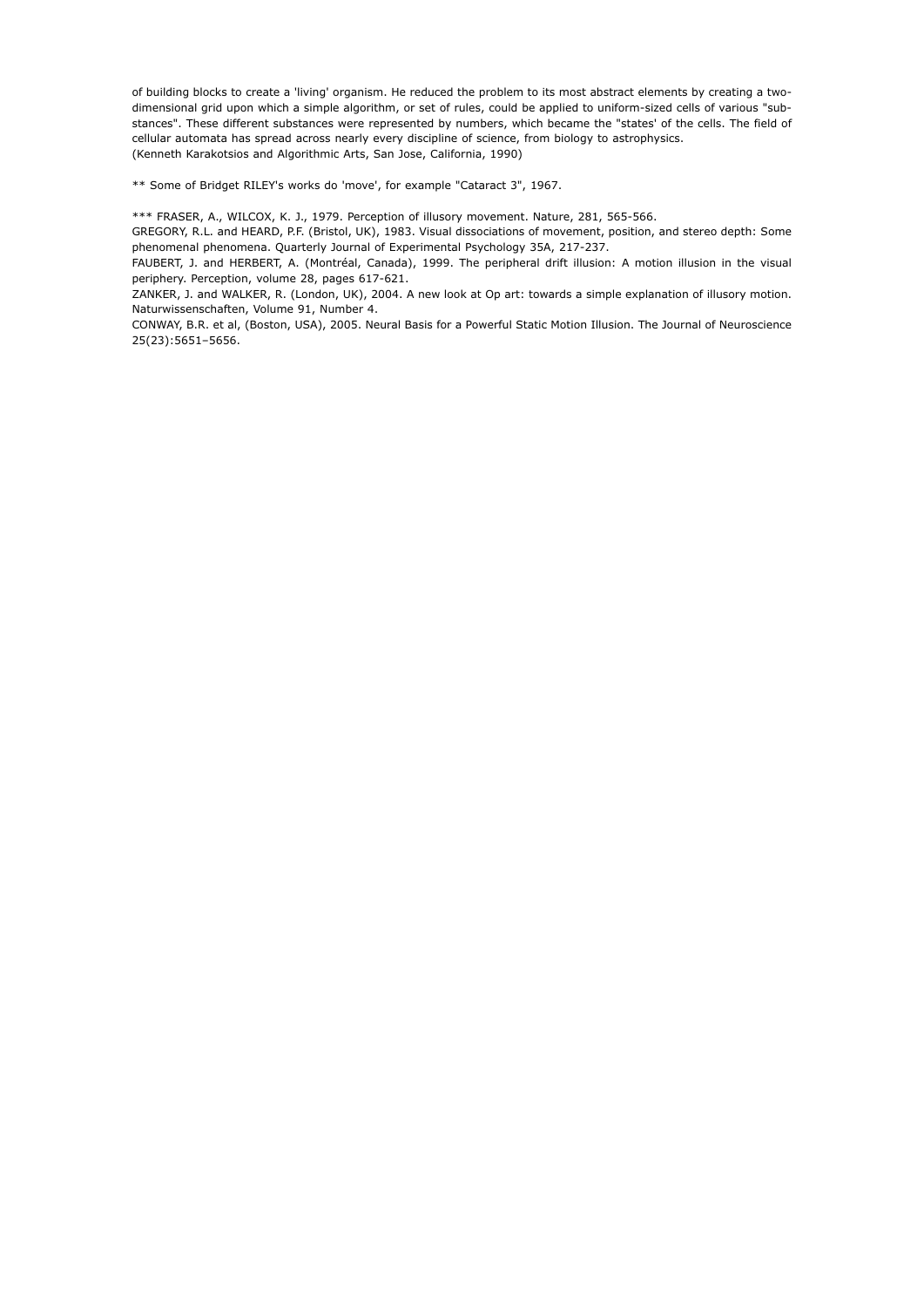## PERIPHERE KINETIK (Bewegungswahrnehmung)

Animieren Sie ein Bild von jeder Generation eines zellulären Automaten\*, werden deren algorithmische Gesetze 'lebendig'. Sie sehen ein bewegtes Bild durch eine Abfolge von Einzelbildern. Ich fragte mich, was ich tun könnte, um 'Leben' in ein zweidimensionales, statisches Bild aus zellulären Automaten zu bringen. Bewegung wäre sicherlich eine große Hilfe. Dies kann jedoch nur aufgrund von Illusion zustande kommen.

In der Renaissance, als Kunst ein Teil von Wissen wurde, haben Künstler Möglichkeiten erforscht, Perspektive in ihre Gemälde zu bringen. Die Illusion der dritten Dimension auf zweidimensionaler Fläche wurde etabliert. Jahrhunderte später hat eine weitere Illusion in der Kunst Geschichte geschrieben. In den späten 1950er und 60er Jahren hat die Op Art das Thema Wahrnehmung herausgefordert. Geometrische, serielle Elemente wurden in der Malerei als auch in Skulpturen und Reliefs verwendet, um optische Täuschungen zu erzeugen. Motoren, Licht und Wind spielten eine Rolle in diesen Werken. 'Bewegung' auf einer zweidimensionalen Fläche wurde jedoch nur selten erreicht.\*\*

Während der vergangenen zwei Jahrzehnte erzielten Wissenschaftler einigen Fortschritt im Verständnis zur Funktion des Gehirns. In den letzten Jahren gab es Bemühungen, ein besseres Verständnis des Zusammenspiels von Sehen und Gehirn zu bekommen. Das Phänomen der illusorischen Bewegung ist Teil dieser Herausforderung.\*\*\* Wissenschaftler aus dem Bereich der Sehforschung benutzten Kunstwerke, um diese Phänomene zu studieren. Während einige Fortschritte erzielt wurden, ist die periphere Bewegungs-Illusion noch nicht schlüssig geklärt worden. Auch hier ist das benutzte Bildmaterial der Wissenschaftler von geometrischer Herkunft. Mein Ziel ist es, Wege zu finden, 'Bewegung' in Gruppen von amorphen Zellformationen auf ebener Fläche zu bringen, die aus zellulären Automaten (Algorithmen) generiert sind.

Diese Ausstellung zeigt erste gelungene Ergebnisse. Zellformationen wurden aus Zellformen von mikroskopischen Bildern biologischer, körperloser Zellen generiert. Sie wurden in einer Petrischale kultiviert. Gruppen von Zellen wurden ausgewählt und zusammengestellt um Arbeiten wie "banding" (Streifenbildung), "breathing plate" (atmende Schale), "imploding watchmaker" (implodierender Uhrmacher) oder "Revolving around Zero" (Um Zero gedreht) zu bilden. Beim Betrachten dieser Arbeiten beginnen sich Gruppen von unregelmäßigen Zellen zu 'bewegen'. Was sich jedoch bewegt, sind die Augen des Betrachters, die das ganze Bild erfassen wollen. Von Natur aus können unsere Augen nur einen sehr kleinen Bereich in der Mitte des Blickfeldes scharf wahrnehmen. Das weitere Umfeld ist unscharf. Nur wenn wir die Augen bewegen, bekommen wir mit Hilfe unseres Gehirns, welches die Fragmente zusammensetzt, ein komplettes Bild. Faubert und Herbert (1999) haben vorgeschlagen, dass die Illusion auf zeitlichen Unterschieden bei der Verarbeitung von Licht basiert. Dabei wird ein Signal hergestellt, welches das Bewegungssystem überlistet. — Wenn diese "Bewegung" eine Illusion ist, wie real ist dann irgendetwas, das wir sehen, und was ist Wirklichkeit überhaupt?

Georg Mühleck, Toronto 2011 (basierend auf Recherche von 2005, Toronto und 2010, Cape Croker, Ontario, Canada).

\* In den späten 1950er-Jahren begannen die Mathematiker Stanislaw M. Ulam und John von Neumann Zellulare Automaten zu erkunden. Ulam benutzte die frühesten Computer, um, wie er es nannte 'rekursiv definierte